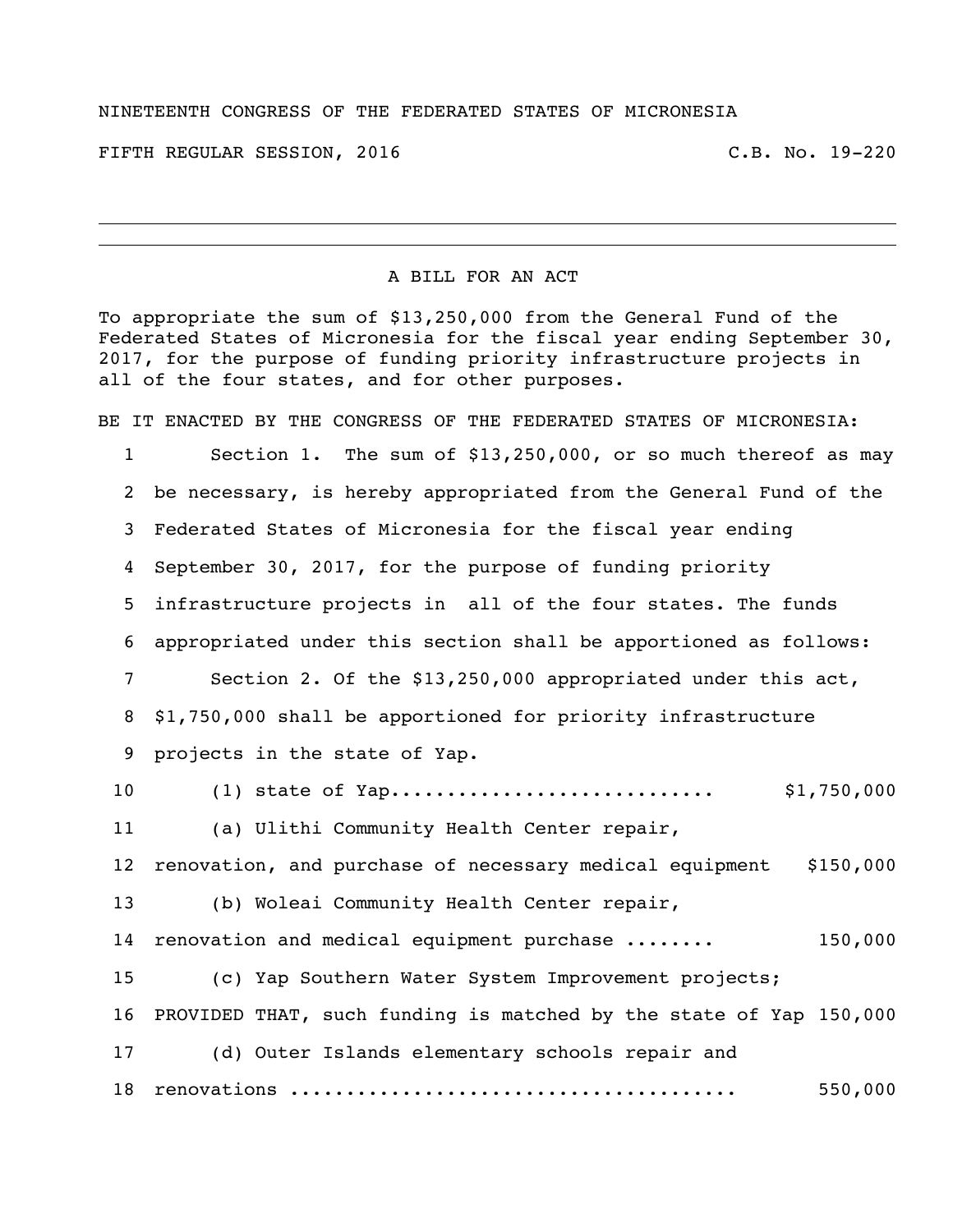C.B. No. 19-220

| $\mathbf{1}$      | (e) Other priority infrastructure projects\$                 | \$750,000 |
|-------------------|--------------------------------------------------------------|-----------|
| $\overline{2}$    | Section 3. Of the \$13,250,000 appropriated under this act,  |           |
| 3                 | \$1,500,000 shall be apportioned for priority infrastructure |           |
| 4                 | projects in the state of Kosrae.                             |           |
| 5                 | $(1)$ state of Kosrae                                        | 1,500,000 |
| 6                 | (a) Community water projects                                 | 560,000   |
| 7                 | (b) Circumferential road                                     | 640,000   |
| 8                 | (c) Vessel purchase                                          | 217,000   |
| 9                 | (d) Agriculture programs                                     | 83,000    |
| 10                | Section 4. Of the \$13,250,000 appropriated under this act,  |           |
| 11                | \$3,000,000 shall be apportioned for priority infrastructure |           |
| $12 \overline{ }$ | projects in the state of Pohnpei.                            |           |
| 13                | state of Pohnpei                                             | 3,000,000 |
| 14                | (1)<br>At Large                                              | 925,000   |
| 15                | (a) Pohnpei delegation office building                       | 250,000   |
| 16                | (b) Kolonia Town tennis courts upgrade                       | 150,000   |
| 17                | (c) Kepin Souna, Nett road maintenance                       | 35,000    |
| 18                | (d) Paies, Sokehs road maintenance                           | 50,000    |
| 19                | (2) Election District No. 1                                  | 675,000   |
| 20                | (3) Election District No. 2                                  | 675,000   |
| 21                | (4) Election District No. 3                                  | 675,000   |
| 22                | (a) Kepin Souna, Nett road maintenance                       | 35,000    |
| 23                | $(b)$ Dien, U road                                           | 70,000    |
| 24                | (c) Pahlap, U road                                           | 70,000    |
| 25                | $(d)$ Otohi, U road                                          | 70,000    |

 $2 \times 2 = 4$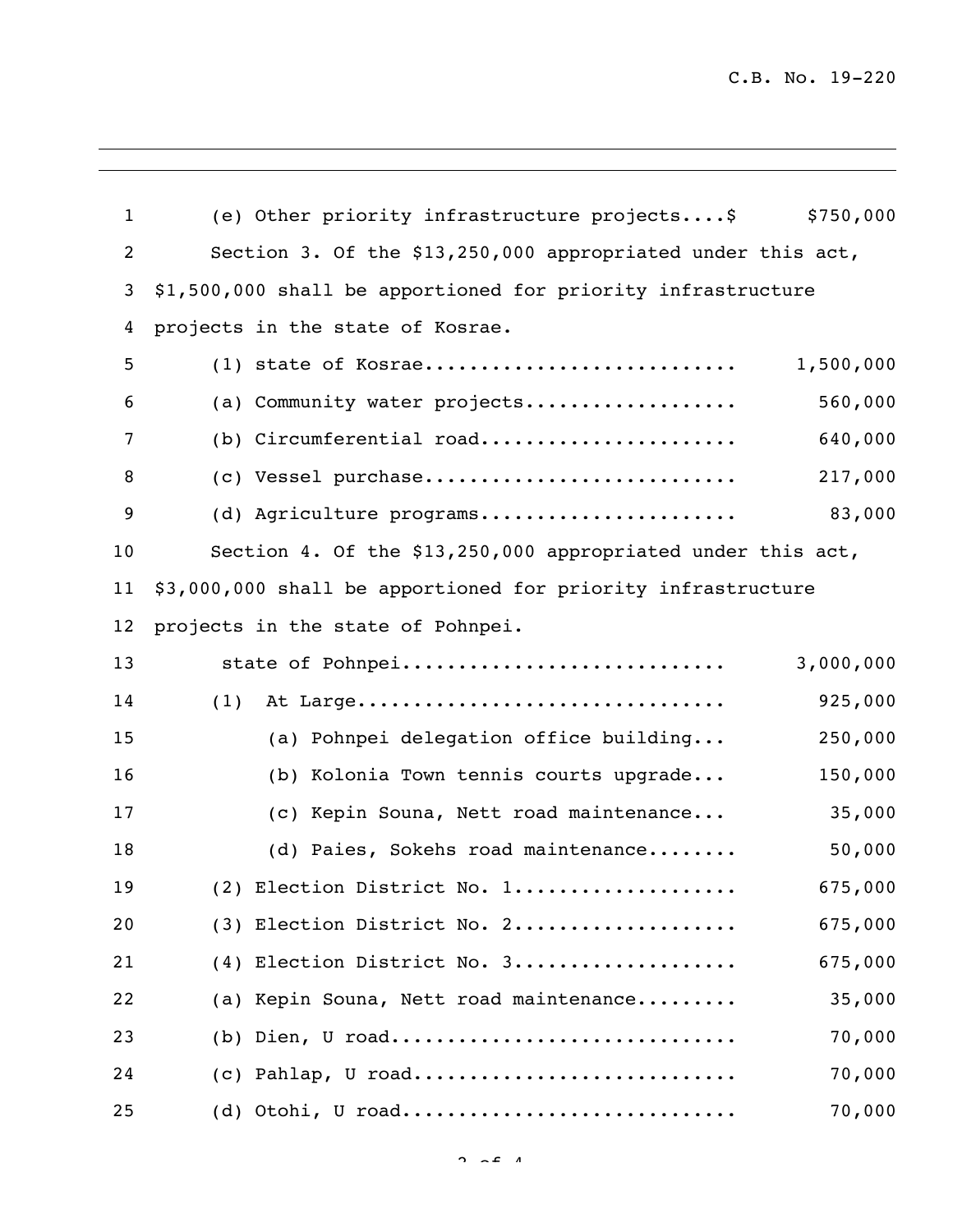(e) Nett road projects............................ \$300,000 (f) Pingelap Infrastructure projects.............. 65,000 (g) Mwokilloa Infrastructure projects............. 65,000 Section 5. Of the \$13,250,000 appropriated under this act, \$7,000,000 shall be apportioned for priority infrastructure projects in the state of Chuuk. (1) state of Chuuk............................. \$7,000,000 (a) Land outright acquisition for Chuuk State 3,400,000 (b) Road improvement, upgrade/equipment/municipal docks/bridges....................................... 1,700,000 (c) Ms. Chief Mailo repair..................... 1,000,000 (d) Admin cost & management.................... 150,000 Section 6. Allotment and management of funds and lapse date. All funds appropriated by this act shall be allotted, managed, administered and accounted for in accordance with applicable laws, including, but not limited to, the Financial Management Act of 1979. The allottee shall be responsible for ensuring that these funds, or so much thereof as may be necessary, are used solely for the purpose specified in this act, and that no obligations are incurred in excess of the sum appropriated. The allottee of the funds appropriated under section 2 of this act shall be the Governor of the State of Yap or his designee. The allottee of the funds appropriated under sections 3 and 4 of this act shall be the President of the Federated States of Micronesia or his designee; PROVIDED THAT the allottee of funds appropriated under subsection